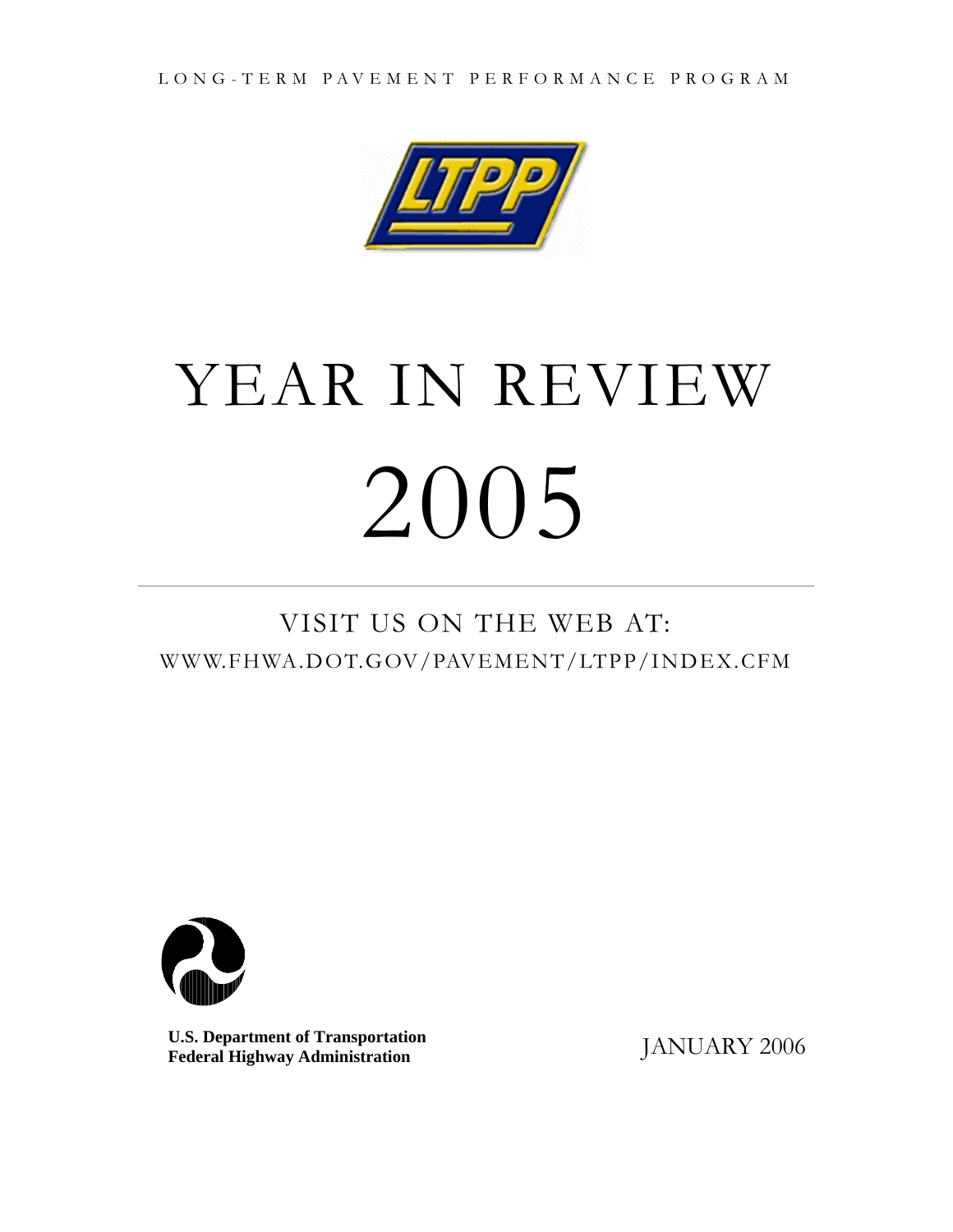## **LTPP 2005 Year in Review**

#### **INTRODUCTION**

Improving the productivity and mobility of the national highway transportation system are key goals of the Federal Highway Administration (FHWA). During 2005, FHWA's Long-Term Pavement Performance (LTPP) program continued to work toward these goals through its efforts to provide answers to "how" and "why" pavements perform as they do. To better understand pavement performance, the LTPP program gathers and processes data describing the structure, service conditions, and performance of more than 2,400 pavement test sections in North America. Highway engineers can use these data and findings from the analyses conducted to date to help them make decisions leading to more cost-effective and better performing pavements.

The LTPP program was designed as a partnership when it was initiated as a 20-year Strategic Highway Research Program (SHRP) project in 1987. The State and Canadian Provincial highway agencies, the American Association of State Highway and Transportation Officials (AASHTO), the Transportation Research Board (TRB), the Canadian Strategic Highway Research Program (C-SHRP), and FHWA all continued to play key roles in helping the program achieve its goals in 2005. Our partners stay informed about research results and other program activities through our Web site, our e-mail newsletter, publications, meetings, and workshops in cooperation with State highway agencies (SHAs), industry trade associations, and professional societies.

In 2005, LTPP worked hard to develop a new operational plan for the future under the Safe, Accountable, Flexible, Efficient Transportation Equity Act: A Legacy for Users (SAFETEA-LU). A summary of the plan follows below. In addition, LTPP continued to focus on improving the quality and quantity of data in the LTPP database, and on addressing gaps in the materials and traffic data through the Materials Data Action Plan and the Specific Pavement Study (SPS) Traffic Data Collection Pooled Fund Study.

#### **THE OPERATIONAL PLAN FOR THE FUTURE UNDER SAFETEA-LU**

The funding requirement estimated by TRB for LTPP from 2004 through 2009 was \$120 million, or approximately \$20 million per year. From October 1, 2003 through August 10, 2005, the LTPP program operated under a series of extensions to the Transportation Equity Act for the 21st Century (TEA-21) legislation and continuing resolutions, which provided funding to the LTPP program at a rate of \$9.4 million per year. On August 10, 2005, SAFETEA-LU was signed into law with funding for the LTPP program set at \$10.12 million per year. The LTPP program is not expected to receive the \$10.12 million amount specified in the legislation because the funding under Title V - Surface Transportation Research Development and Deployment is overdesignated, and an across-the-board reduction will be applied to correct the overdesignation of funds. Consequently, the LTPP program is likely to receive approximately \$7.1 million per year. The appropriation bill for fiscal year (FY) 2006 authorizing money for programs under SAFETEA-LU has been passed. However, the impact of this bill on the LTPP program is not yet known; it is possible that the program may experience even further cuts in funding.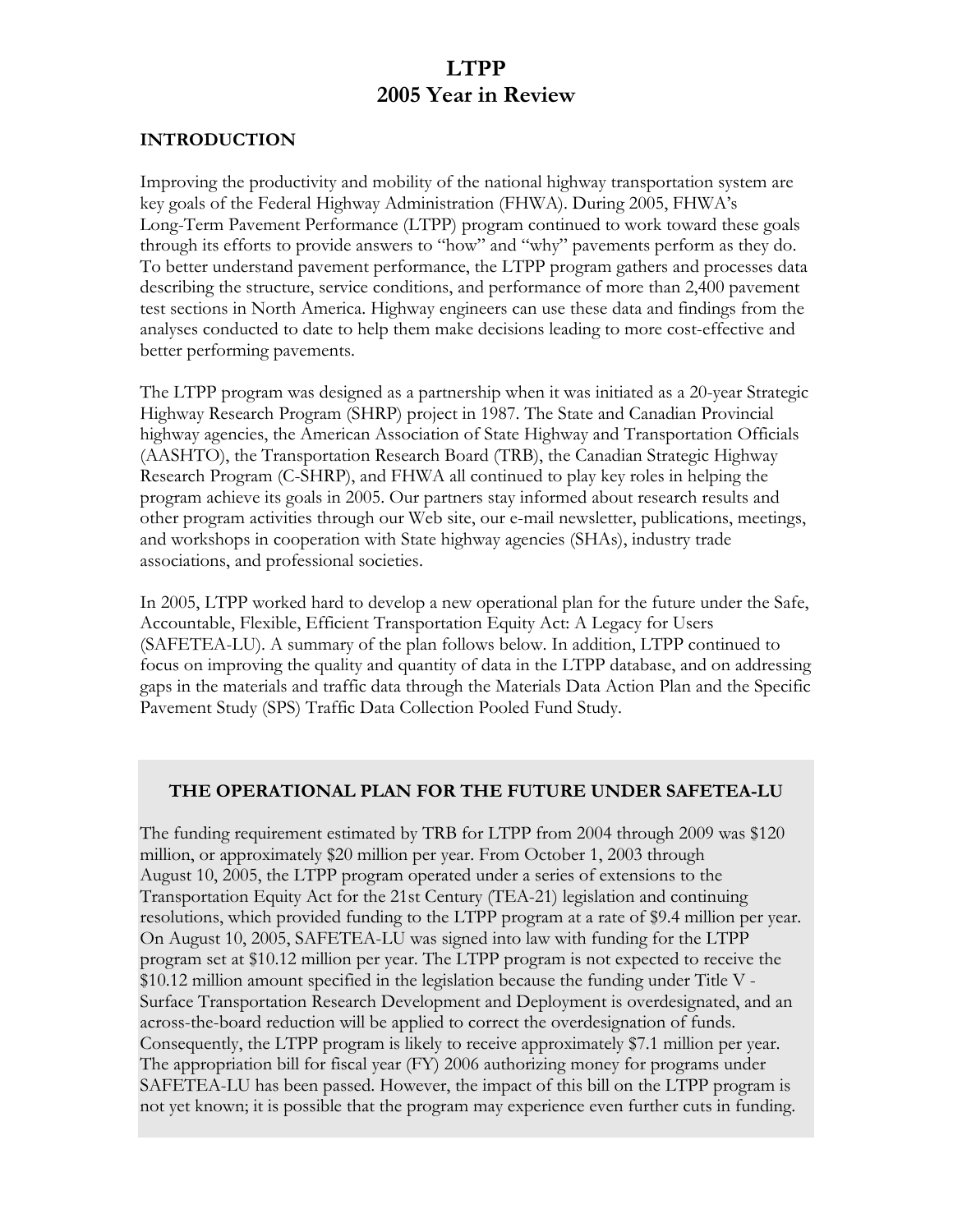With this budget, it will not be possible to perform many of the TRB recommendations. Although the future of LTPP is not clear at this time, the most responsible course of action for use of program funds is to prepare for both a transition of LTPP activities past 2009 and for a possible program termination in 2009. Similar to the way management of the LTPP program was transitioned from SHRP to FHWA in 1992, September 2009 is being treated as another significant transitional milestone in the program.

#### **Program Deliverable**

The primary priority program deliverable for LTPP in September 2009 will be a quality pavement performance database and supporting ancillary information and document warehouse that enables researchers to better fulfill the goals of understanding pavement performance on which the LTPP program was founded. The database to be provided by September 2009 will have the following specific attributes:

- It will contain complete data sets—i.e., inventory, materials, traffic, climate, maintenance and rehabilitation, and pavement performance data—for most LTPP test sections.
- The content of the database will have been reviewed and checked through quality control/quality assurance (QC/QA) processes and data studies, and the database will be as error-free as time and the program budget will allow.
- The content of the database will be documented; the manner in which data were collected as well as the quality of the data also will be documented.
- It will be accessible to the public.
- It will conform to Federal Government information dissemination quality guidelines.

#### **How Funds Will Be Used**

LTPP program funds provided by the SAFETEA-LU legislation will be used for the following priority activities:

#### **Completing data sets**

- Continue implementation of the Traffic Data Action Plan at SPS project sites to collect missing traffic volume, classification and load data.
- Continue implementation of the Materials Data Action Plan at SPS project sites to acquire missing materials property data.
- Perform one more set of profile and manual distress measurements on active LTPP test sections.

#### **Maintaining and improving the database and ancillary information**

- Continue the database QC/QA activities and data feedback report resolutions.
- Complete the database and the program documentation.
- Improve direct user access to the database and ancillary information.
- Provide annual data releases.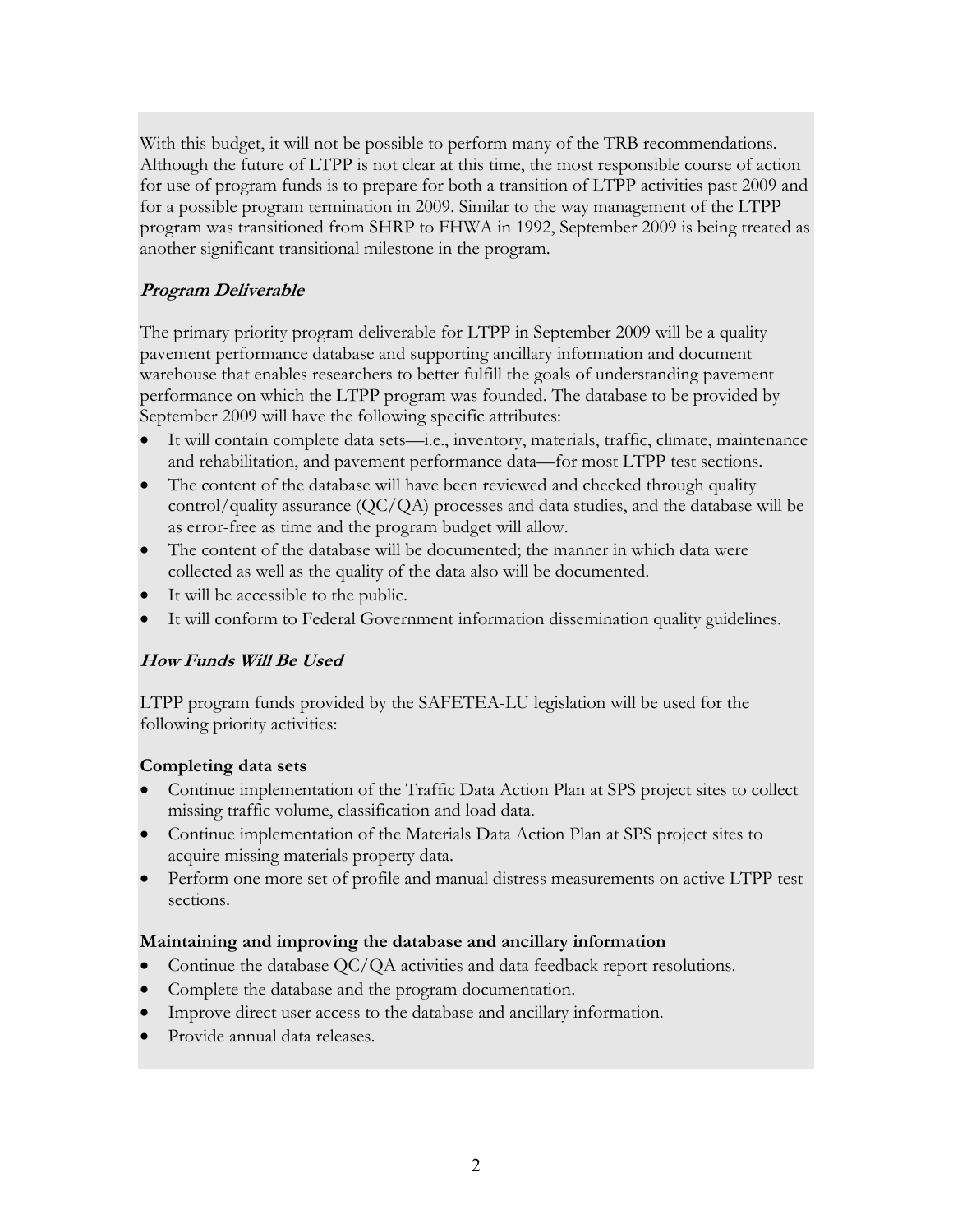#### **Developing a post-2009 plan and report to secure the legacy of the LTPP program**

- Storage, maintenance, and user support of the LTPP database and associated information.
- Storage and user support of the LTPP Materials Reference Library.
- Continue collection of missing data and monitoring of LTPP test sections that have not reached the end of their performance life.
- Continue implementation of the LTPP Strategic Data Analysis Plan.
- Continue implementation of the LTPP Product Development Plan.

#### **Coordinating activities**

- Continue program coordination with TRB, State/Provincial highway agencies, AASHTO, and other FHWA offices.
- Continue internal program coordination.

#### **THE LTPP MATERIALS DATA ACTION PLAN**

One area where LTPP database gaps exist is in the SPS materials data. The SPS projects materials testing was originally done by State and Provincial highway agencies. These agencies did an excellent job testing the samples from the SPS projects. The LTPP program still needs the agencies' support because, for a variety of reasons, some of the test results never made it into the database. To address this problem, a materials action plan was developed by FHWA.

Rather than asking SHAs to obtain and test additional samples, FHWA decided to award a single contract to perform all of the material tests. The LTPP regional contractors, with assistance from State and Provincial highway agencies, are developing testing plans and acquiring core samples of asphalt and concrete pavements and bulk samples of the subbase and subgrade materials from the SPS-1, -2, -5, -6, and -8 projects to be shipped to the materials testing contractor. On September 7, 2005, the materials testing contract was awarded to Braun Intertec, and work began on October 1, 2005.

#### **SPS TRAFFIC DATA COLLECTION POOLED FUND STUDY**

The LTPP program embarked on the second phase of its SPS Traffic Data Collection pooled fund study. The study is designed to improve the quality and increase the quantity of monitored traffic data from the LTPP program's SPS-1, -2, -5, -6, and -8 projects. The goal is to obtain research quality traffic data, which is defined as at least 210 days of data in a year collected with equipment of known calibration. Data collection is scheduled to last for at least 5 years. To date, nearly half of the 37 States with SPS sites and a few non-SPS States have contributed approximately \$3.4 million to the study.

The SPS experiments were designed to learn how factors such as cumulative traffic loading affect pavements of different compositions, environmental conditions, and layer thicknesses. Answering these questions will help States design and build longer lasting, high-volume pavements.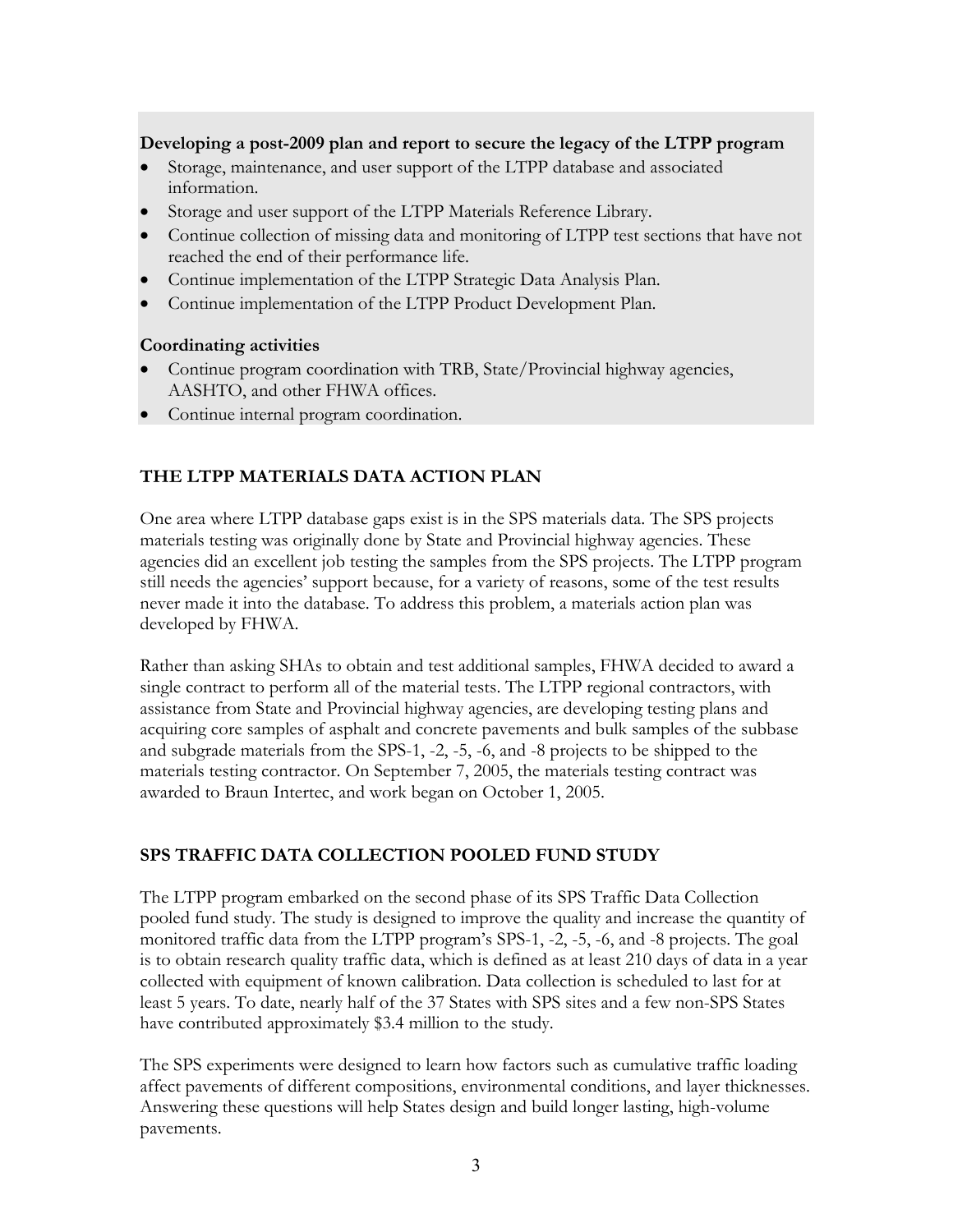Phase I of the pooled fund study involved assessing, evaluating, and calibrating the current weigh-in-motion (WIM) systems used to collect traffic data at the SPS sites across the country. Under Phase II, new WIM equipment will be installed and maintained as necessary at test sites to ensure high-quality data collection. The WIM sensors collect information on factors such as vehicle and axle weights, vehicle classification, and speed. The quality of the WIM data highly depends on the pavement in which the system is installed: smoother pavements reduce the amount of truck suspension and pavement dynamics, allowing the WIM system to better estimate static wheel loads.

The first WIM installation took place on Interstate 57 near Champaign, IL, during July 2005. The Phase II contractor, International Road Dynamics (IRD) Inc., installed a bending plate WIM system. Prior to the installation, the site location was profiled, and the data collected were analyzed using the LTPP WIM smoothness index profile software. This software, developed by the LTPP program, was then used to determine the optimal location for installing the WIM system. The profile data let transportation agencies know whether a pavement is smooth enough to install a WIM system that will meet the LTPP program's accuracy requirements. The Illinois Department of Transportation (IDOT) built a 152-meter(m) (500-foot (ft)) section of new portland cement concrete pavement and did some grinding to the concrete pad in order to meet the requirements. After calibration and a self-evaluation of the WIM system was completed by the Phase II contractor, followup validation was performed by the study's Phase I contractor, MACTEC Engineering and Consulting, Inc. Data collection at the site began in September 2005.

A second WIM installation took place on US-15 near Frederick, MD, in October 2005. The Phase II contractor installed a bending plate WIM system. Similar to the slab built by IDOT, the Maryland State Highway Administration also built a concrete slab for the WIM system. The pad is 122 m (400 ft) of nonreinforced plain portland cement concrete pavement, and grinding was done to this section of pavement to meet the LTPP requirements. Data collection for this site will begin early 2006 after calibration and validation takes place.

Also in 2005, Michigan, Texas, and Washington installed their own WIM systems. These agencies installed the recommended WIM technology suggested by FHWA using their own in-house staff. The Texas and Michigan sites passed the field validations. The Washington site will be evaluated in 2006. The LTPP program expects to perform the majority of the WIM installations in 2006.

#### **OTHER 2005 ACCOMPLISHMENTS**

#### **Falling Weight Deflectometer Calibration Center Improvement Pooled Fund Study**

FHWA initiated a pooled fund study in 2001 to address the needs of the SHRP/LTPP Falling Weight Deflectometer Calibration Centers. The study is designed to address aging equipment and software, as well as long-term support for the calibration centers. A contract was awarded to Cornell University in September 2004. Since then, two meetings of the Technical Advisory Committee (TAC) have been held to discuss progress made so far, as well as to determine future TAC goals. Updates to the equipment, software, and procedures are currently under test. The updated calibration procedure is due to be delivered and installed at the four existing SHRP/LTPP calibration centers in September 2006. Additional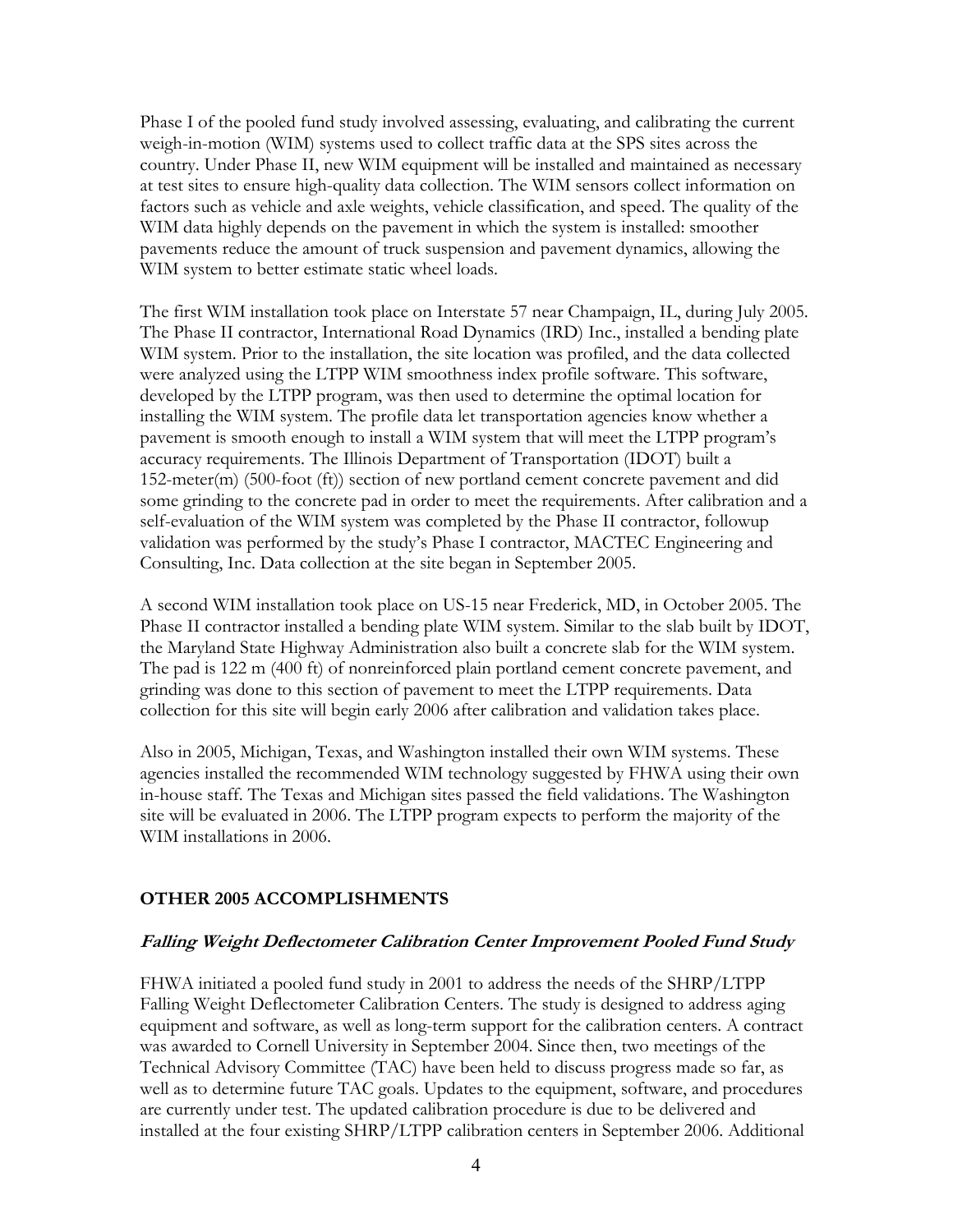work under the study, including technical support and the establishment of additional facilities, will require additional participation by other States. To date, 15 States are participating in the study, and they have committed \$615,000.

#### **LTPP Standard Data Release #20**

LTPP made available the latest edition of the world's largest pavement performance database in Standard Data Release #20. The Standard Data Release is available as a five CD-ROM set or on a single DVD-ROM containing the most current pavement performance data in zipped Microsoft Access® 2000 database files. Along with the complete LTPP pavement performance database, the release contains a user reference guide, tutorial, and other information about the database, including what is new since the previous release. Also included is an application called the Table Navigator, which contains definitions for database fields and codes and allows users to expand, collapse, and search the LTPP database structure. A manual for the Table Navigator is also included. In addition, a CD with documentation for the LTPP Program is included with the Standard Data Release.

The Standard Data Release will be updated with new data every year. For more information, or to obtain a copy, contact LTPP Customer Support Services at **[ltppinfo@fhwa.dot.gov](mailto:ltppinfo@fhwa.dot.gov)** or call 202–493–3035.

# **The LTPP Web Site Got a New Address!**

**[www.fhwa.dot.gov/pavement/ltpp/index.cfm](http://www.fhwa.dot.gov/)**

FHWA upgraded the LTPP Web pages as part of a larger pavements topics-based Web site. The topic-based Web site has been established as the central source of FHWA's technical information on pavements and can be accessed at [www.fhwa.dot.gov/pavement.](http://www.fhwa.dot.gov/) The new pages were designed to make it easier to navigate through the focus areas of the entire FHWA Pavement Program and provide better access to the FHWA Knowledge System, including publications, software, and information on upcoming events, workshops, and training. Although the basic content of the LTPP site has not changed, the design has been improved and the layout is now consistent with other pavement topic sections. The LTPP Web site continues to also be accessible through the Turner-Fairbank Highway Research Center site, [www.tfhrc.gov](http://www.tfhrc.gov/).

#### **Introduction of the LTPP Newsletter**

To meet the need for more frequent and direct contact with our partners, the LTPP Team introduced the LTPP e-mail newsletter as a way to communicate regularly on the progress and activities of the LTPP program. The first issue, March/April 2005, was sent to our e-mail distribution list of more than 600 recipients, including LTPP State Coordinators, members of AASHTO, TRB LTPP Committee and Expert Task Group members, FHWA division offices and resource centers, and other interested individuals from industry and academia. The newsletter provides brief updates on the progress of important program activities, including data collection, data releases, new products and publications, pooled fund studies, and data analysis. Current and previous issues are also available on the Web at [www.fhwa.dot.gov/pavement/ltpp/news.cfm.](http://www.fhwa.dot.gov/pavement/ltpp/news.cfm)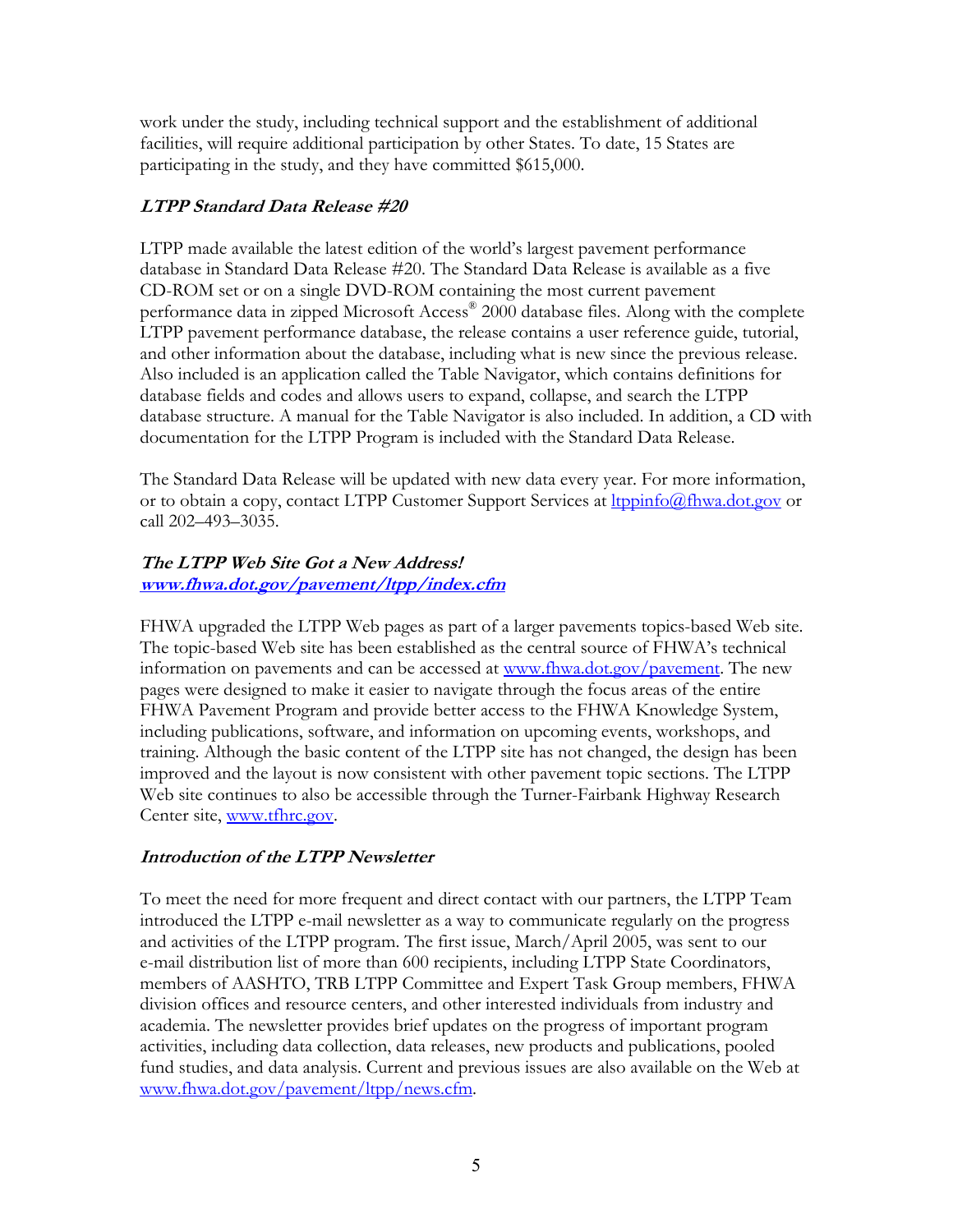#### **LTPP and the Mechanistic-Empirical Pavement Design Guide**

LTPP data played an important role again this year in enhancing the *Mechanistic-Empirical Pavement Design Guide* (M-E PDG). LTPP data were not only used to validate and calibrate the design procedure, they were also used as input for models/equations to characterize materials and to determine the effects of various environmental conditions.

#### **2006 International Contest on LTPP Data Analysis**

FHWA and the American Society of Civil Engineers (ASCE) cosponsored the International Contest on LTPP Data Analysis. Now in its sixth year, the contest is designed to encourage university students, professors, and highway department engineers from around the world to use the LTPP database. The contest deadline for submitting entries is June 30, 2006. Prizes include cash awards and certificates. For more information, visit the Web site at [www.fhwa.dot.gov/pavement/ltpp/contest2006.cfm](http://www.fhwa.dot.gov/pavement/ltpp/contest2006.cfm).

#### **THE FUTURE UNDER SAFETEA-LU**

The schedule associated with the planned LTPP activities under SAFETEA-LU legislation is as follows:

- Pavement performance monitoring activities will be completed by September 30, 2008.
- A post-LTPP Program plan will be prepared by the end of FY 2007. This plan will secure the legacy of LTPP and will contain recommendations for pavement performance monitoring beyond FY 2008 and for implementation of the data analysis and product development plans after FY 2009. The plan will also contain a recommended schedule and associated budget for completing the recommended activities.
- SPS materials and traffic data collection activities will continue through, and in some cases beyond, 2009. The inclusion of those data collected in FY 2009 or later into the database will be addressed as part of the post-2009 plan.
- Update of the virtual weather data in the database will be completed during calendar year 2008.
- The final upload of regional data to the national database under SAFETEA-LU will take place during the first quarter of FY 2009. The remaining three quarters of FY 2009 will be dedicated to the final review and QC/QA of the data contained in the database prior to its last release on September 30, 2009.
- The 2009 state-of-the-program report and the LTPP research history report will be completed by the end of FY 2009.
- LTPP Program funding under SAFETEA-LU continues through September 30, 2009.